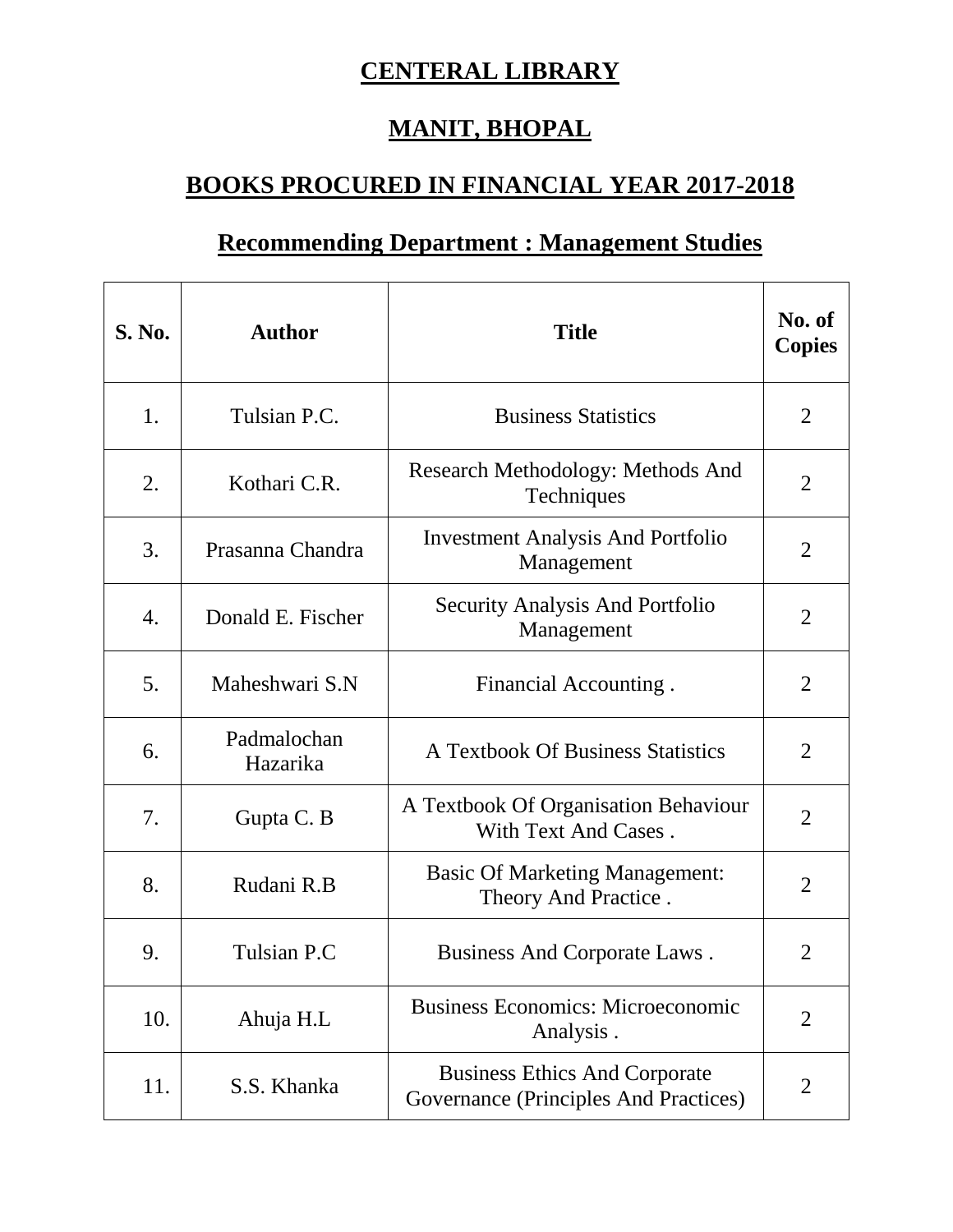| <b>S. No.</b> | <b>Author</b>               | <b>Title</b>                                                         | No. of<br><b>Copies</b> |
|---------------|-----------------------------|----------------------------------------------------------------------|-------------------------|
| 12.           | Gupta R.N                   | <b>Business Organisation And Management</b>                          | $\overline{2}$          |
| 13.           | Jain P.C.                   | <b>Consumer Behaviour In Indian Context</b>                          | $\overline{2}$          |
| 14.           | Tulsian P.C                 | Cost Accounting.                                                     | $\overline{2}$          |
| 15.           | Tulsian P.C                 | Financial Management.                                                | $\overline{2}$          |
| 16.           | Pradeep Kumar               | <b>Fundamentals Of Management</b>                                    | $\overline{2}$          |
| 17.           | Tulsian P.C                 | <b>Fundamentals Of Operations Research</b><br>(Theory And Practice). | $\overline{2}$          |
| 18.           | Bhalla V.K.                 | <b>International Business</b>                                        | $\overline{2}$          |
| 19.           | R.S.N. Pillai               | <b>Marketing Management</b>                                          | $\overline{2}$          |
| 20.           | R.S.N. Pillai               | Modern Marketing: Principles And<br>Practices                        | $\overline{2}$          |
| 21.           | Prem Kumar Gupta            | <b>Operations Research</b>                                           | $\overline{2}$          |
| 22.           | Martand T. Telsang          | <b>Production Management</b>                                         | $\overline{2}$          |
| 23.           | Satyadevi C.                | <b>Quantitative Techniques</b>                                       | $\overline{2}$          |
| 24.           | Cauvery R. & Nayak<br>Sudha | <b>Research Methodology</b>                                          | $\overline{2}$          |
| 25.           | <b>Harjit Singh</b>         | Retail Management: A Global<br>Perspective (Text And Cases)          | $\overline{2}$          |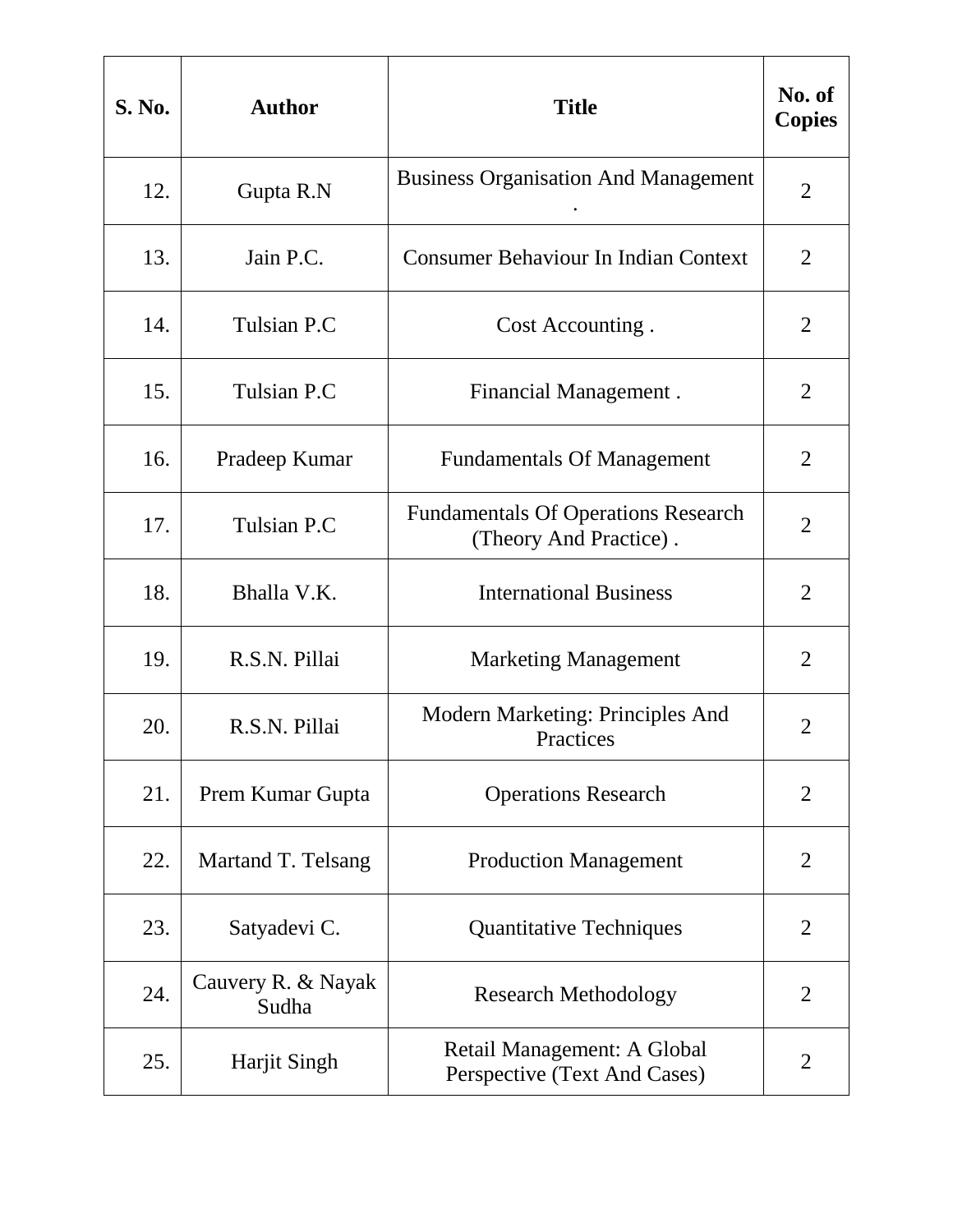| <b>S. No.</b> | <b>Author</b>          | <b>Title</b>                                     | No. of<br><b>Copies</b> |
|---------------|------------------------|--------------------------------------------------|-------------------------|
| 26.           | Vijayan V.             | <b>Total Quality Management</b>                  | $\overline{2}$          |
| 27.           | Rishipal               | <b>Training And Development Methods</b>          | 2                       |
| 28.           | Bhalla V.K.            | <b>Working Capital Management</b>                | $\overline{2}$          |
| 29.           | Sanjay Saxena          | <b>Computer Applications In Management</b>       | $\overline{2}$          |
| 30.           | Ashok Arora            | <b>Computer Fundamentals And</b><br>Applications | $\overline{2}$          |
| 31.           | <b>Biswanath Ghosh</b> | Human Resources Development And<br>Management    | $\overline{2}$          |
| 32.           | Dwivedi D.N            | Managerial Economics.                            | $\overline{2}$          |
| 33.           | <b>Ramesh Kumar S</b>  | <b>Managing Indian Brands</b>                    | $\overline{2}$          |
| 34.           | Arun Kumar             | <b>Marketing Management</b>                      | $\overline{2}$          |
| 35.           | Sumathi <sub>S</sub>   | Marketing Research & Consumer<br>Behaviour       | $\overline{2}$          |
| 36.           | Arun Kumar             | Organizational Behaviour: A Modern<br>Approach   | $\overline{2}$          |
| 37.           | Chandrashekar S        | <b>Retail Management</b>                         | $\overline{2}$          |
| 38.           | <b>Sukhpal Singh</b>   | Rural Marketing: Focus On Agriculture<br>Inputs  | $\overline{2}$          |
| 39.           | Ramendra Singh         | <b>Sales And Distribution Management</b>         | $\overline{2}$          |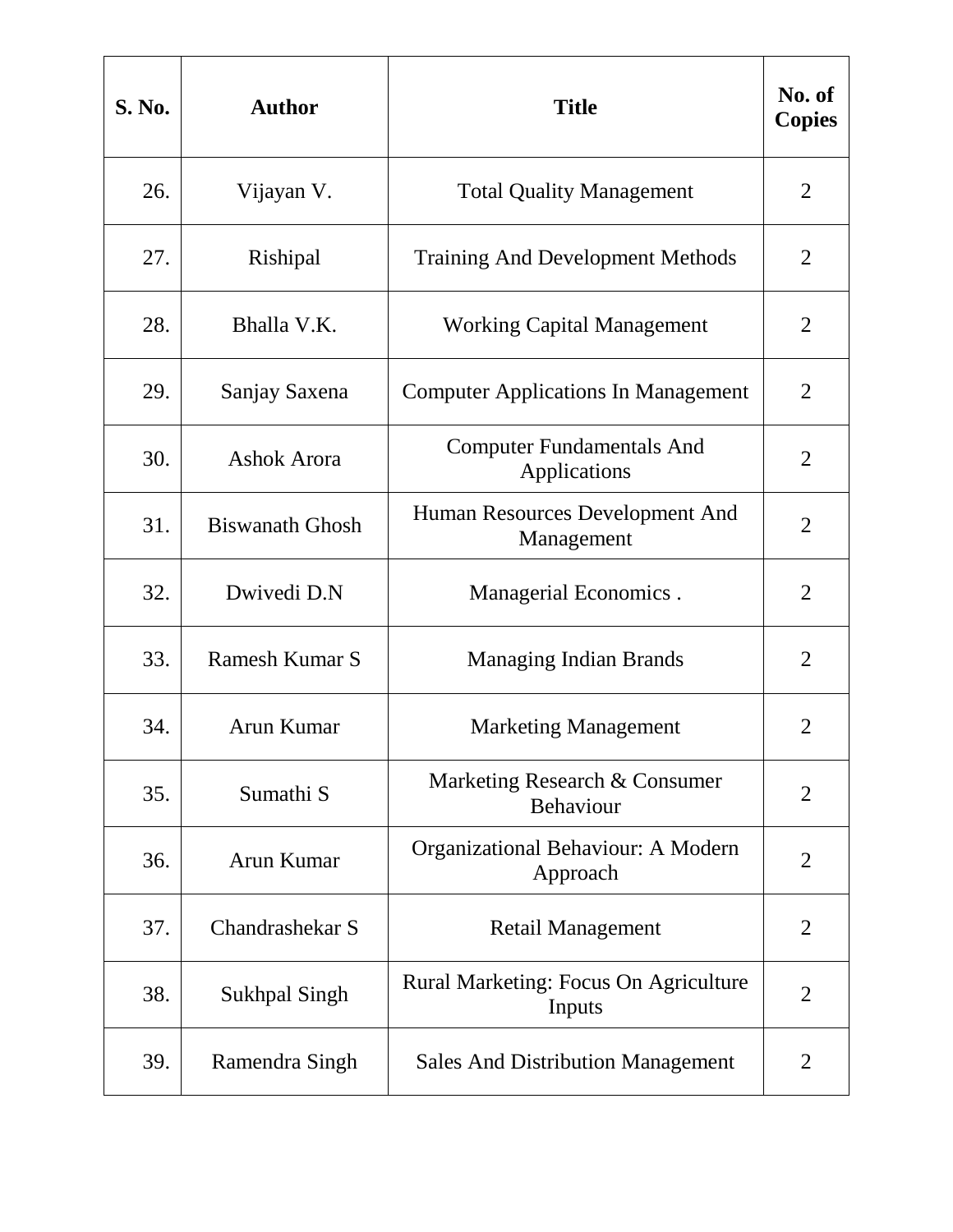| <b>S. No.</b> | <b>Author</b>           | <b>Title</b>                                                      | No. of<br><b>Copies</b> |
|---------------|-------------------------|-------------------------------------------------------------------|-------------------------|
| 40.           | Mandal S.K.             | <b>Total Quality Management Principles</b><br><b>And Practice</b> | $\overline{2}$          |
| 41.           | <b>Shahid Akhtar</b>    | <b>International Trade</b>                                        | 2                       |
| 42.           | Abha Vijai Prakash      | Man Power Planning & Development                                  | $\overline{2}$          |
| 43.           | Kamlesh Kumar Jha       | <b>Managerial Economics</b>                                       | $\overline{2}$          |
| 44.           | Himanshu Pan            | Advertising & Consumer Behaviour                                  | $\overline{2}$          |
| 45.           | Kavita<br>Krishnamurthi | <b>Advertisement Management</b>                                   | $\overline{2}$          |
| 46.           | Vinod N. Pate           | <b>Brand Management And Consumer</b><br>Marketing                 | $\overline{2}$          |
| 47.           | C.K. Shah               | <b>Business Organization And</b><br>Management                    | $\overline{2}$          |
| 48.           | Sharma S.K              | <b>Consumer Behaviour</b>                                         | $\overline{2}$          |
| 49.           | Iqbal Ahmad Hakim       | Consumerism In India                                              | $\overline{2}$          |
| 50.           | Rao K.B                 | Ethics In Marketing                                               | $\overline{2}$          |
| 51.           | Mandirwala R.D          | Financial Management.                                             | $\overline{2}$          |
| 52.           | Rajapara Y.R.           | <b>Fundamental Of Accounting</b>                                  | $\overline{2}$          |
| 53.           | Ramesh Sharma           | <b>Fundamentals Of Management</b>                                 | $\overline{2}$          |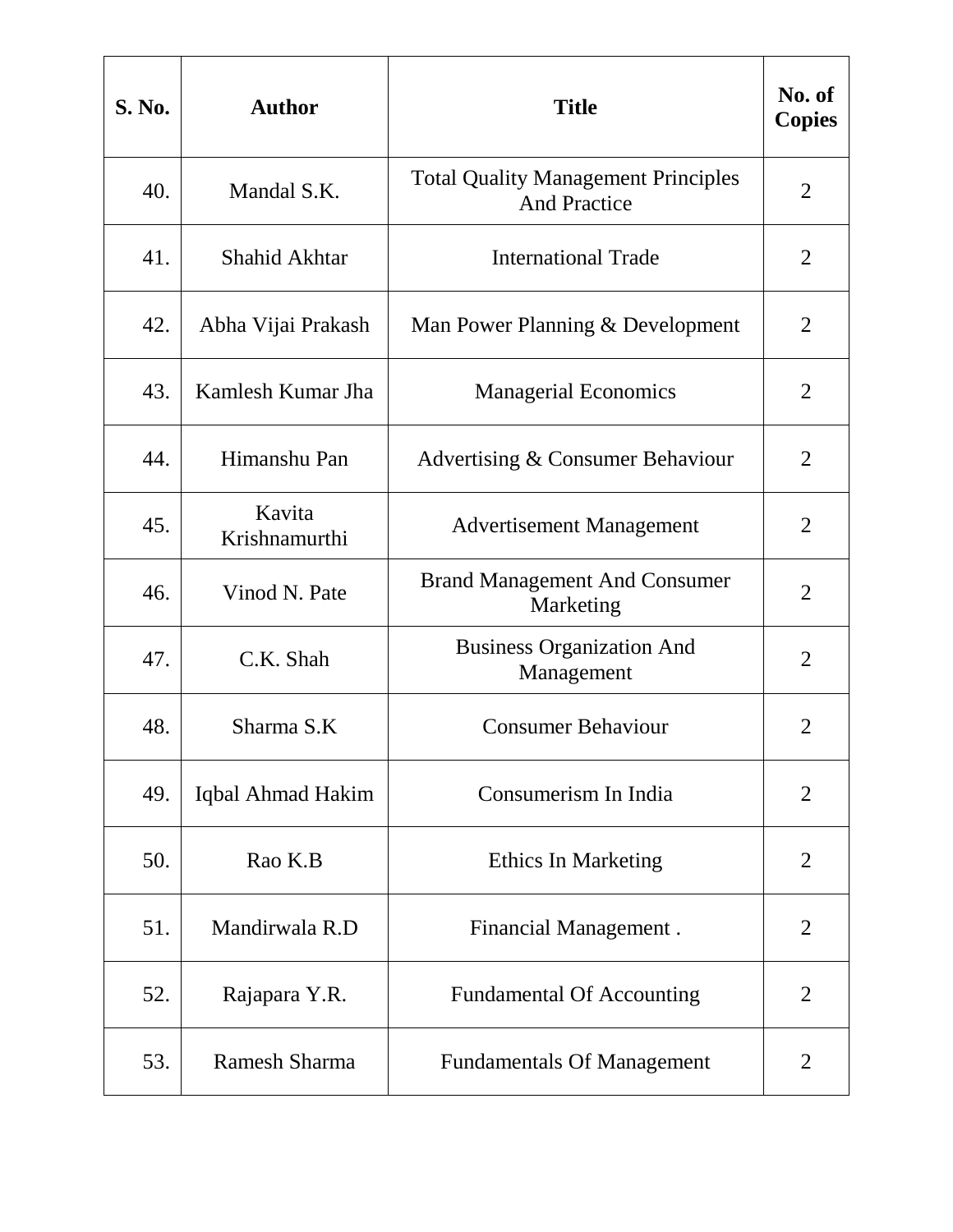| <b>S. No.</b> | <b>Author</b>     | <b>Title</b>                                            | No. of<br><b>Copies</b> |
|---------------|-------------------|---------------------------------------------------------|-------------------------|
| 54.           | Mohan R.R.        | <b>Information Technology Management</b>                | $\overline{2}$          |
| 55.           | Kamlesh Kumar Jha | <b>Managerial Economics</b>                             | 2                       |
| 56.           | Gupta B.L         | <b>Operation Management.</b>                            | $\overline{2}$          |
| 57.           | Verma S.K.        | <b>Organizational Behaviour</b>                         | $\overline{2}$          |
| 58.           | Sanjay Sharma     | <b>Principles Of Marketing</b>                          | $\overline{2}$          |
| 59.           | Sharma V.L.       | <b>Production Management</b>                            | $\overline{2}$          |
| 60.           | Ajay N. Soni      | <b>Retail Management</b>                                | $\overline{2}$          |
| 61.           | Kamlesh Kumar Jha | <b>Rural Marketing: Challenges And</b><br>Opportunities | $\overline{2}$          |
| 62.           | Mahajan C.P       | <b>Sales And Marketing Management.</b>                  | 2                       |
| 63.           | Aswathappa K.     | Human Resource Management: Text<br><b>And Cases</b>     | 2                       |
| 64.           | Varadraj Bapat    | Financial Accounting: A Managerial<br>Perspective       | $\overline{2}$          |
| 65.           | Beri G.C.         | <b>Marketing Research</b>                               | $\overline{2}$          |
| 66.           | Prasanna Chandra  | <b>Financial Management</b>                             | 2                       |
| 67.           | Piyali Ghosh      | <b>Industrial Relations And Labour Laws</b>             | $\overline{2}$          |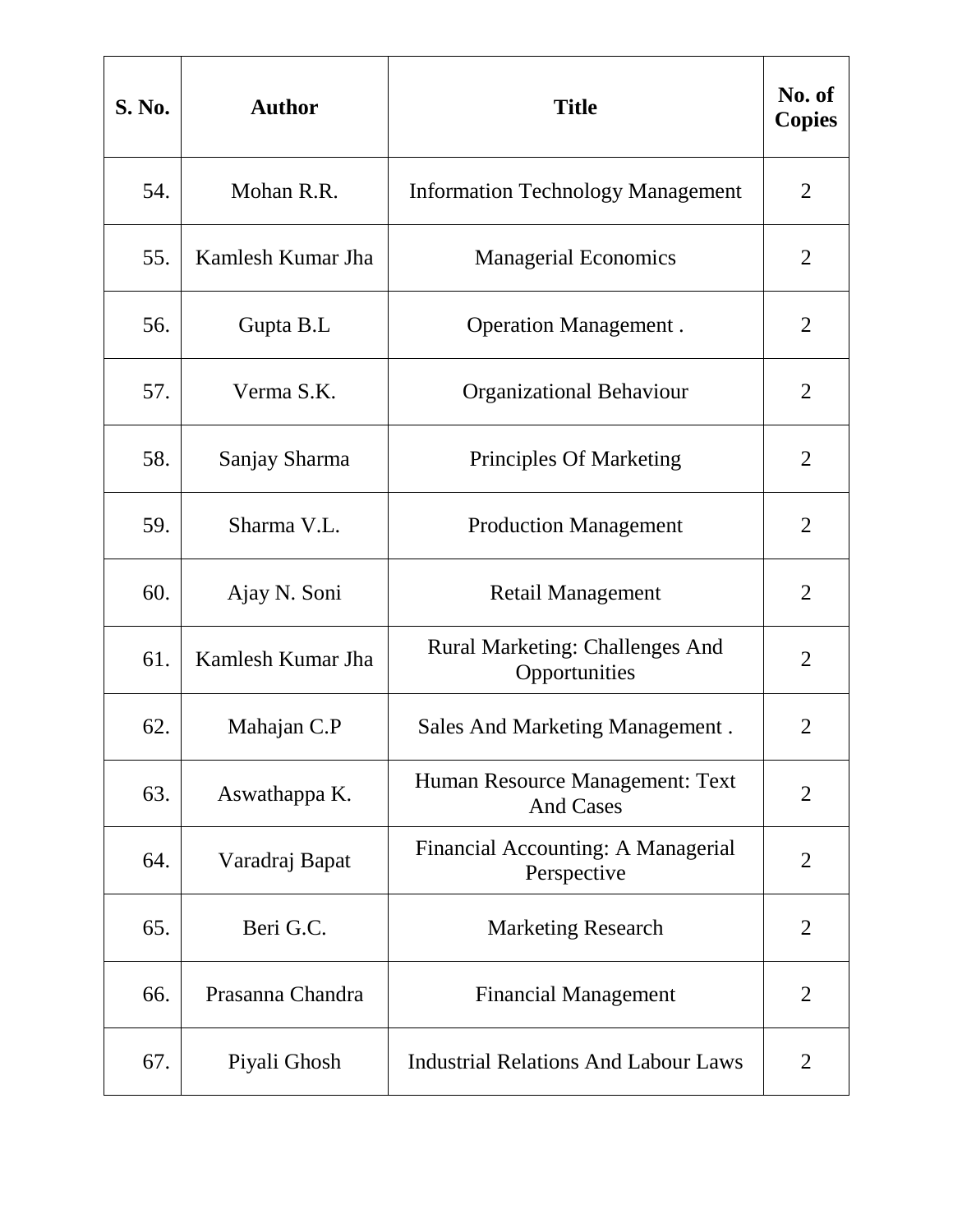| <b>S. No.</b> | <b>Author</b>        | <b>Title</b>                                                         | No. of<br><b>Copies</b> |
|---------------|----------------------|----------------------------------------------------------------------|-------------------------|
| 68.           | Gupta G.S.           | <b>Managerial Economics</b>                                          | $\overline{2}$          |
| 69.           | Havaldar             | <b>Sales And Distribution Management</b><br>(Text & Cases)           | 2                       |
| 70.           | Hawkins D.L.         | <b>Consumer Behavior</b>                                             | $\overline{2}$          |
| 71.           | Arun Monappa         | <b>Industrial Relations And Labour Laws</b>                          | $\overline{2}$          |
| 72.           | Rajendra Nargundkar  | <b>Services Marketing</b>                                            | $\overline{2}$          |
| 73.           | Swapna Pradhan       | <b>Retailing Management: Text And Cases</b>                          | $\overline{2}$          |
| 74.           | Ramesh B. Rudani     | <b>Management And Organisational</b><br>Behaviour                    | $\overline{2}$          |
| 75.           | Ranjan Saxena        | <b>Marketing Management</b>                                          | $\overline{2}$          |
| 76.           | Radha R. Sharma      | <b>Change Management And</b><br><b>Organisational Transformation</b> | $\overline{2}$          |
| 77.           | William J. Stevenson | <b>Operations Management</b>                                         | $\overline{2}$          |
| 78.           | Tulsian P.C.         | <b>Business Law</b>                                                  | $\overline{2}$          |
| 79.           | Sengupta             | <b>Business And Managerial</b><br>Communication                      | $\overline{2}$          |
| 80.           | Gupta                | Principles Of Management                                             | $\overline{2}$          |
| 81.           | Paneerselvam R.      | Project Management                                                   | $\overline{2}$          |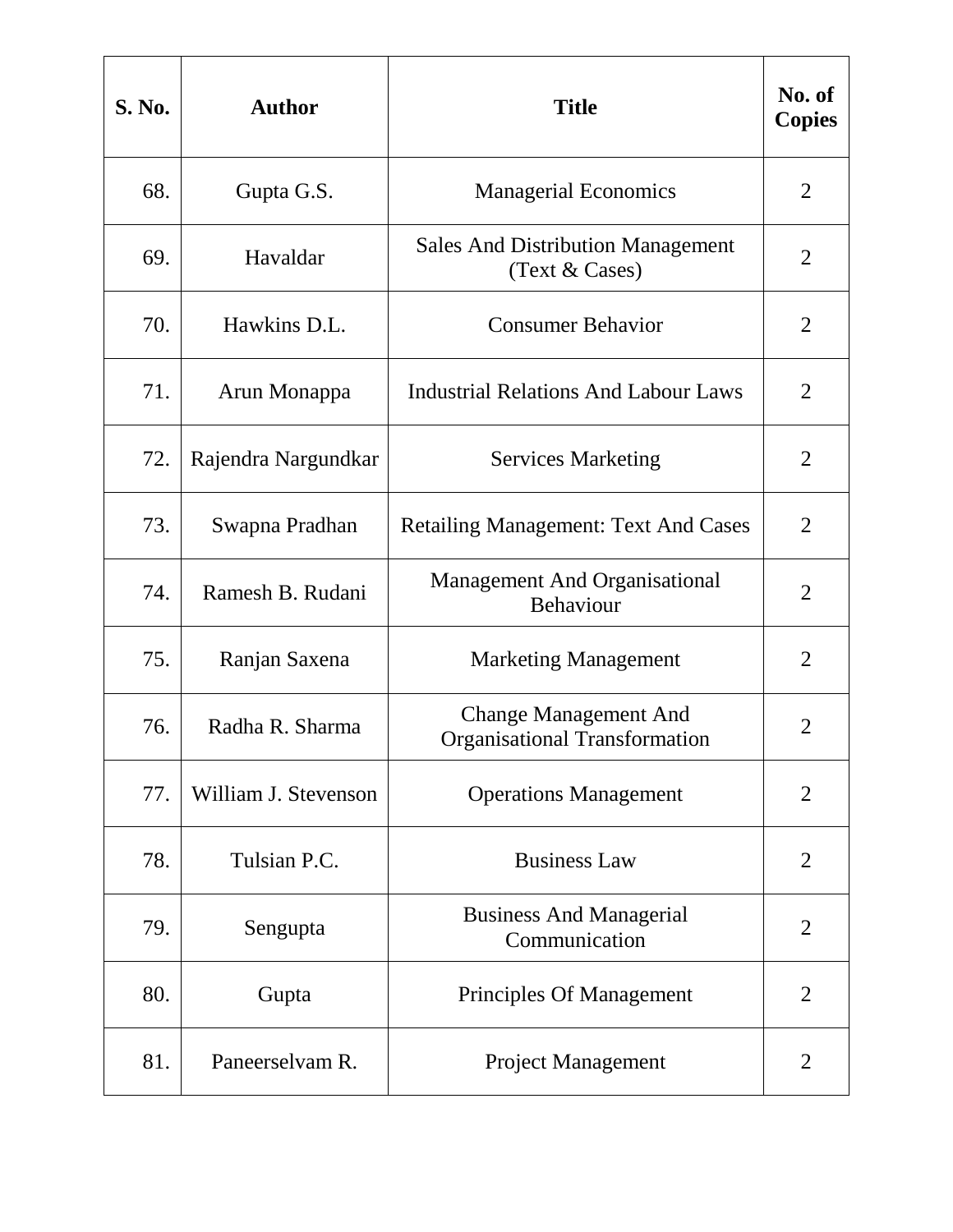| <b>S. No.</b> | <b>Author</b>             | <b>Title</b>                                                            | No. of<br><b>Copies</b> |
|---------------|---------------------------|-------------------------------------------------------------------------|-------------------------|
| 82.           | Debabrata Datta           | <b>Managerial Economics</b>                                             | $\overline{2}$          |
| 83.           | Surender Singh            | <b>Management Accounting</b>                                            | $\overline{2}$          |
| 84.           | Hrishikes<br>Bhattacharya | <b>Working Capital Management:</b><br>Strategies And Techniques 3rd Ed. | $\overline{2}$          |
| 85.           | Kevin S.                  | Security Analysis And Portfolio<br>Management 2nd Ed.                   | $\overline{2}$          |
| 86.           | <b>Thomas</b>             | Security Analysis And Portfolio<br>Management                           | $\overline{2}$          |
| 87.           | Chitale A.K.              | Organizational Behaviour: Text And<br>Cases                             | $\overline{2}$          |
| 88.           | Krishnamacharyulu         | <b>Organization Development</b>                                         | $\overline{2}$          |
| 89.           | Chatterjee                | <b>Management Information Systems</b>                                   | $\overline{2}$          |
| 90.           | Chitale A.K.              | Product Policy And Brand<br>Management: Text And Cases 3rd Ed.          | $\overline{2}$          |
| 91.           | Gosney & Boehm            | <b>Customer Relationship Management</b><br>Essentials                   | $\overline{2}$          |
| 92.           | Altekar                   | <b>Supply Chain Management: Concepts</b><br><b>And Cases</b>            | $\overline{2}$          |
| 93.           | <b>Chandra Bose</b>       | Modern Marketing : Principles And<br>Practice                           | $\overline{2}$          |
| 94.           | Lilien                    | <b>Marketing Models</b>                                                 | 2                       |
| 95.           | Arora & Mahankale         | <b>Marketing Research</b>                                               | 2                       |